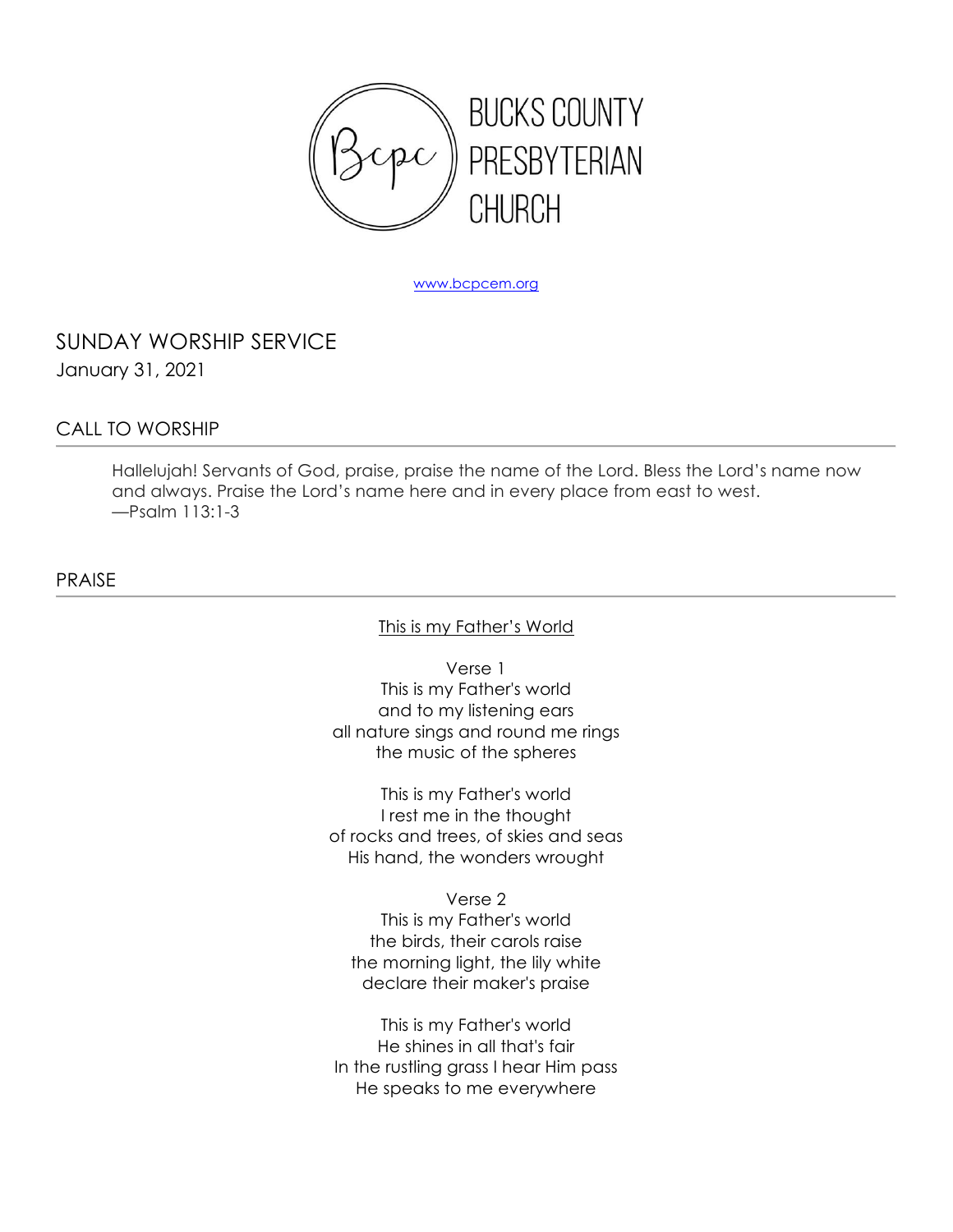Verse 3 This is my Father's world oh let me ne'er forget that though the wrong seems oft so strong God is the ruler yet

> This is my Father's world the battle is not done Jesus, who died, shall be satisfied and earth and heaven be one

Bridge The Lord is King let the Heavens ring The Lord is King let the Heavens ring Yahweh Yahweh

# CALL TO CONFESSION

Our Lord Jesus said: "'You shall love the Lord your God with all your heart, and with all your soul, and with all your mind.' This is the greatest and first commandment. And a second is like it: 'You shall love your neighbor as yourself.' On these two commandments hang all the law and the prophets."

As God has instructed us in these great commandments, and because we have not lived in full obedience, let us now confess our sins to God, trusting Christ as our Savior and Lord. —based on Matthew 22:37-40, NRSV

# SILENT CONFESSION

# CORPORATE PRAYER

LORD JESUS, Give me a deeper repentance, a horror of sin, a dread of its approach; help me chastely to flee it, and jealously to resolve that my heart shall be Thine alone. Give me a deeper trust, that I may lose myself to find myself in Thee, the ground of my rest, the spring of my being. Give me a deeper knowledge of Thyself as Saviour, Master, Lord, and King. Give me deeper power in private prayer, more sweetness in thy Word, more steadfast grip on its truth. Give me deeper holiness in speech, thought, action, and let me not seek moral virtue apart from Thee. Plough deep in me, great Lord, heavenly Husbandman, that my being may be a tilled field, the roots of grace spreading far and wide, until Thou alone art seen in me, Thy beauty golden like summer harvest, Thy fruitfulness as autumn plenty. I have no Master but Thee, no law but Thy will, no delight but Thyself, no wealth but that Thou givest, no good but that Thou blessest, no peace but that Thou bestowest. I am nothing but that Thou makest me, I have nothing but that I receive from Thee, I can be nothing but that grace adorns me. Quarry me deep, dear Lord, and then fill me to overflowing with living water.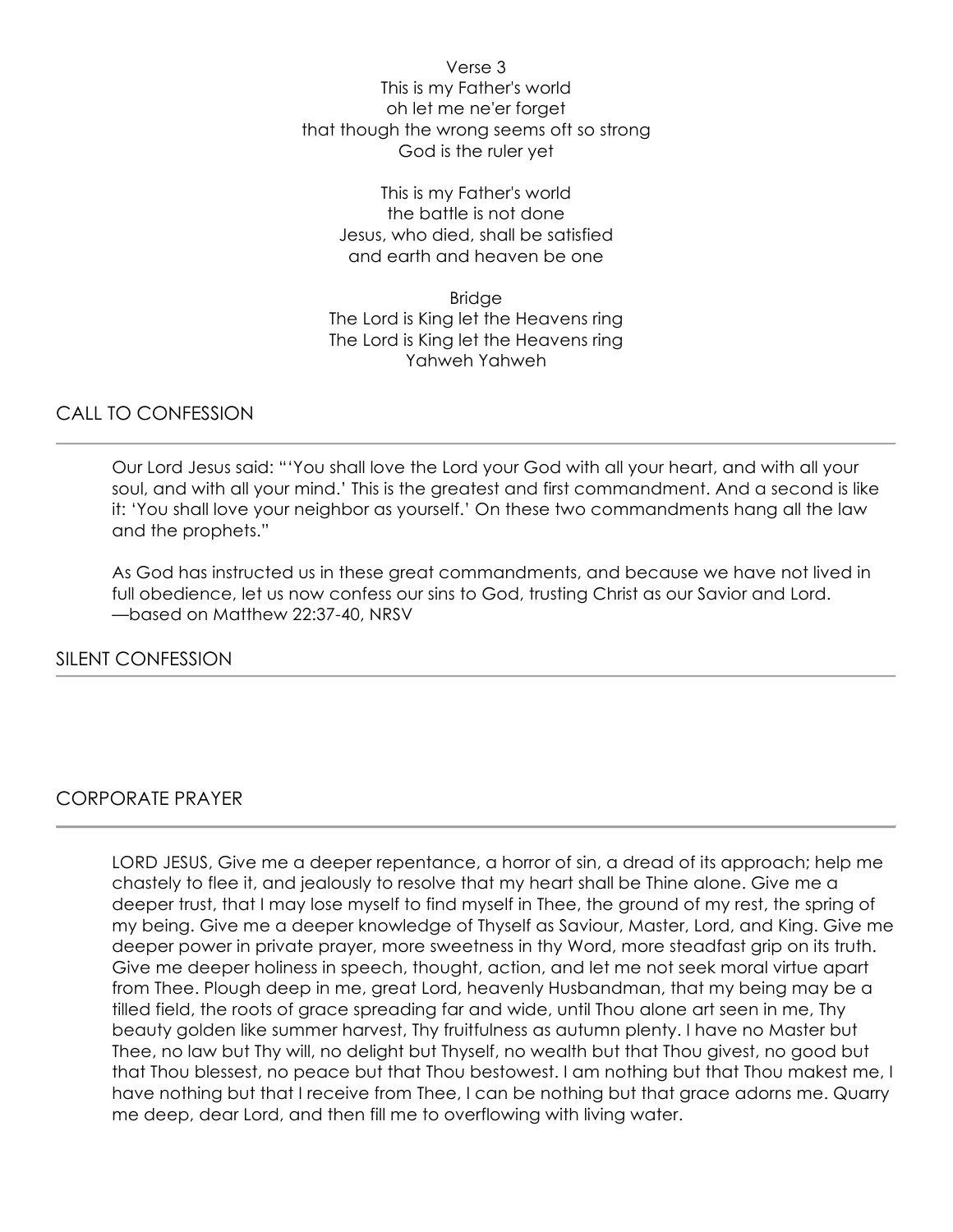Since we are justified by faith, we have peace with God through our Lord Jesus Christ, through whom we have obtained access to this grace in which we stand; and we boast in our hope of sharing the glory of God.

—Romans 5:1-2, NRSV

### SCRIPTURE READING

### Judges 1-3:6 (selected verse)

*1:1 After the death of Joshua, the people of Israel inquired of the Lord, "Who shall go up first for us against the Canaanites, to fight against them?" 2 The Lord said, "Judah shall go up; behold, I have given the land into his hand." 3 And Judah said to Simeon his brother, "Come up with me into the territory allotted to me, that we may fight against the Canaanites. And I likewise will go with you into the territory allotted to you." So Simeon went with him. 4 Then Judah went up and the Lord gave the Canaanites and the Perizzites into their hand, and they defeated 10,000 of them at Bezek.* 

*1:27 Manasseh did not drive out the inhabitants of Beth-shean and its villages, or Taanach and its villages, or the inhabitants of Dor and its villages, or the inhabitants of Ibleam and its villages, or the inhabitants of Megiddo and its villages, for the Canaanites persisted in dwelling in that land. 28 When Israel grew strong, they put the Canaanites to forced labor, but did not drive them out completely. 29 And Ephraim did not drive out the Canaanites who lived in Gezer, so the Canaanites lived in Gezer among them. 30 Zebulun did not drive out the inhabitants of Kitron, or the inhabitants of Nahalol, so the Canaanites lived among them, but became subject to forced labor. 31 Asher did not drive out the inhabitants of Acco, or the inhabitants of Sidon or of Ahlab or of Achzib or of Helbah or of Aphik or of Rehob, 32 so the Asherites lived among the Canaanites, the inhabitants of the land, for they did not drive them out. 33 Naphtali did not drive out the inhabitants of Beth-shemesh, or the inhabitants of Beth-anath, so they lived among the Canaanites, the inhabitants of the land. Nevertheless, the inhabitants of Beth-shemesh and of Beth-anath became subject to forced labor for them. 34 The Amorites pressed the people of Dan back into the hill country, for they did not allow them to come down to the plain. 35 The Amorites persisted in dwelling in Mount Heres, in Aijalon, and in Shaalbim, but the hand of the house of Joseph rested heavily on them, and they became subject to forced labor. 36 And the border of the Amorites ran from the ascent of Akrabbim, from Sela and upward.*

*2:6 When Joshua dismissed the people, the people of Israel went each to his inheritance to*  take possession of the land. 7 And the people served the Lord all the days of Joshua, and all *the days of the elders who outlived Joshua, who had seen all the great work that the Lord had done for Israel. 8 And Joshua the son of Nun, the servant of the Lord, died at the age of 110 years. 9 And they buried him within the boundaries of his inheritance in Timnath-heres, in the hill country of Ephraim, north of the mountain of Gaash. 10 And all that generation also were gathered to their fathers. And there arose another generation after them who did not know the Lord or the work that he had done for Israel. 11 And the people of Israel did what was evil in the sight of the Lord and served the Baals. 12 And they abandoned the Lord, the God of their fathers, who had brought them out of the land of Egypt. They went after other gods, from among the gods of the peoples who were around them, and bowed down to them. And they provoked the Lord to anger. 13 They abandoned the Lord and served the Baals and the Ashtaroth. 14 So the anger of the Lord was kindled against Israel, and he gave them over to*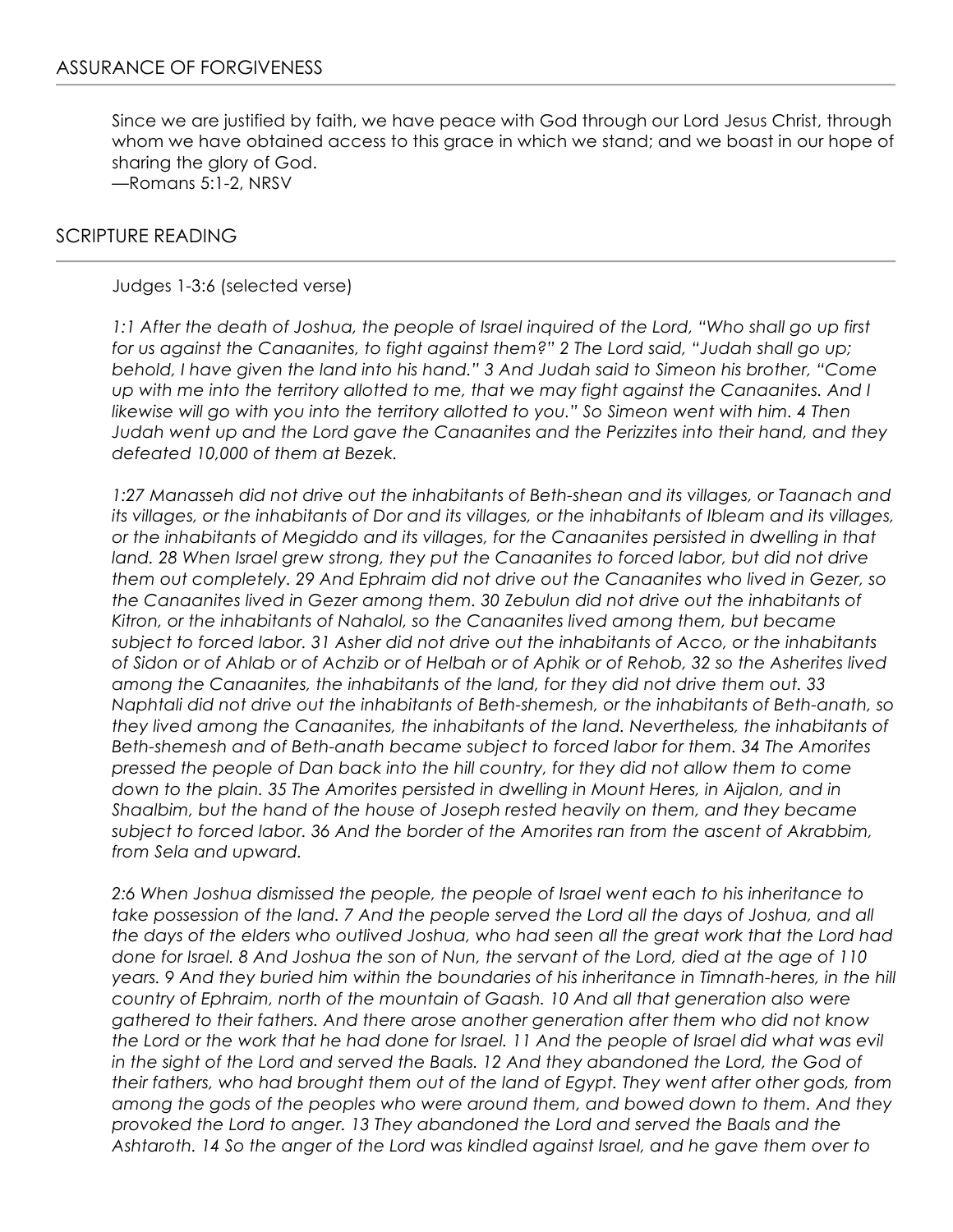*plunderers, who plundered them. And he sold them into the hand of their surrounding enemies, so that they could no longer withstand their enemies. 15 Whenever they marched out, the hand of the Lord was against them for harm, as the Lord had warned, and as the Lord had sworn to them. And they were in terrible distress.*

### *The Lord Raises Up Judges*

16 Then the Lord raised up judges, who saved them out of the hand of those who plundered *them.17 Yet they did not listen to their judges, for they whored after other gods and bowed down to them. They soon turned aside from the way in which their fathers had walked, who had obeyed the commandments of the Lord, and they did not do so. 18 Whenever the Lord*  raised up judges for them, the Lord was with the judge, and he saved them from the hand of *their enemies all the days of the judge. For the Lord was moved to pity by their groaning because of those who afflicted and oppressed them. 19But whenever the judge died, they turned back and were more corrupt than their fathers, going after other gods, serving them and bowing down to them. They did not drop any of their practices or their stubborn ways. 20 So the anger of the Lord was kindled against Israel, and he said, "Because this people have transgressed my covenant that I commanded their fathers and have not obeyed my voice, 21*  I will no longer drive out before them any of the nations that Joshua left when he died, 22 in *order to test Israel by them, whether they will take care to walk in the way of the Lord as their*  fathers did, or not." 23 So the Lord left those nations, not driving them out quickly, and he did *not give them into the hand of Joshua.*

*3:1 Now these are the nations that the Lord left, to test Israel by them, that is, all in Israel who had not experienced all the wars in Canaan. 2 It was only in order that the generations of the people of Israel might know war, to teach war to those who had not known it before. 3 These are the nations: the five lords of the Philistines and all the Canaanites and the Sidonians and the Hivites who lived on Mount Lebanon, from Mount Baal-hermon as far as Lebo-hamath. 4 They were for the testing of Israel, to know whether Israel would obey the commandments of the Lord, which he commanded their fathers by the hand of Moses. 5 So the people of Israel lived among the Canaanites, the Hittites, the Amorites, the Perizzites, the Hivites, and the Jebusites. 6 And their daughters they took to themselves for wives, and their own daughters they gave to their sons, and they served their gods. 7 And the people of Israel did what was*  evil in the sight of the Lord. They forgot the Lord their God and served the Baals and the *Asheroth.*

### **SERMON**

*Roots of Abandoning God* Pastor Peter Pak